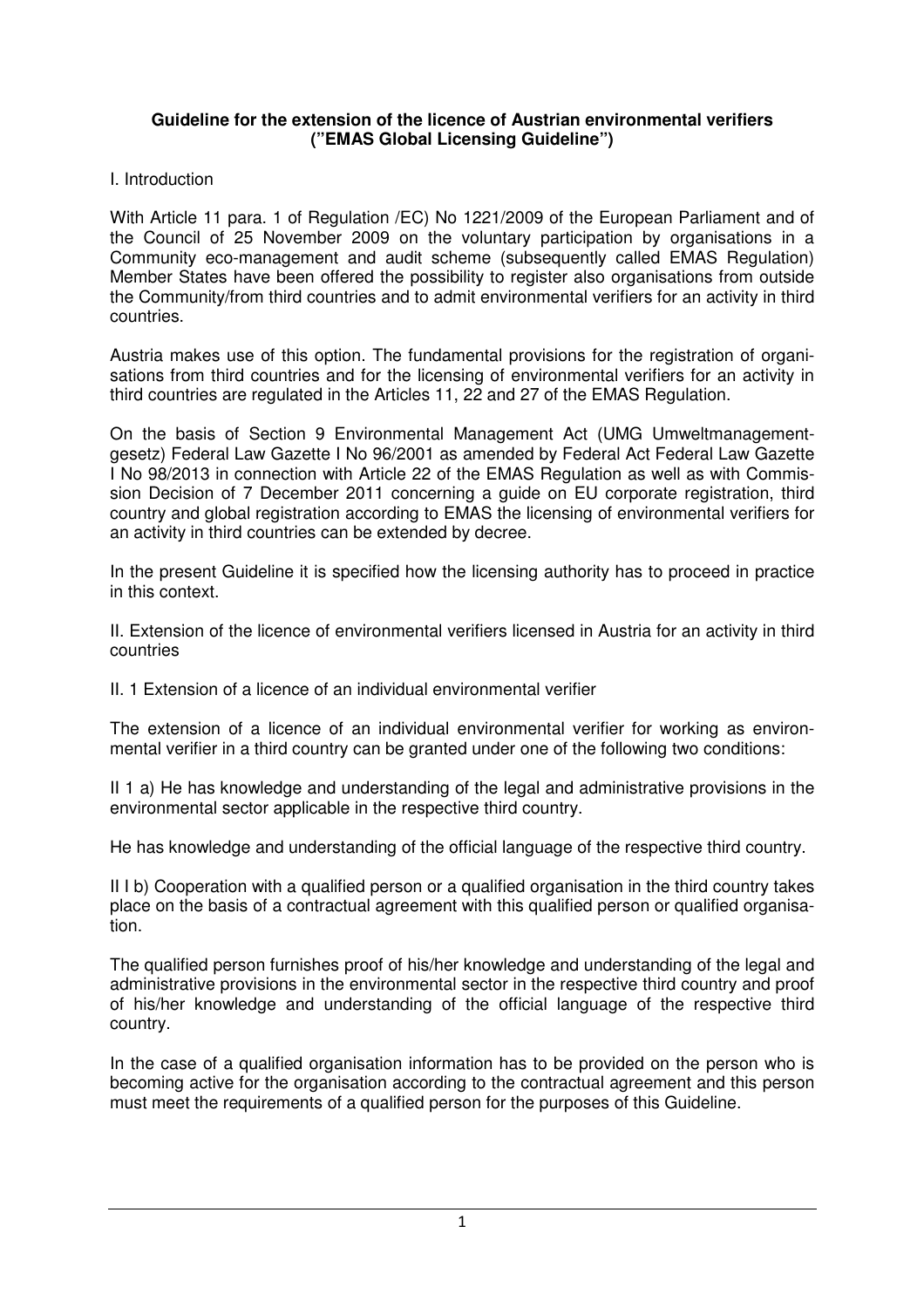II. 1 Extension of the licence of an environmental verifier organisation

The extension of the licence of an environmental verifier organisation for becoming active as environmental verifier in a third country can be granted under one of the following two conditions:

The application of an environmental organisation authorized according to Section 5 para. 2 Environmental Management Act (Umweltmanagementgesetz UMG) for carrying out environmental audits in a third country shall indicate at least the name of one leading environmental verifier who should become active as an environmental verifier in a third country.

# $II.2.a)$

The leading environmental verifier has knowledge and understanding of the legal and administrative provisions in the environmental sector applicable in the respective third country.

He has knowledge and understanding of the official language of the respective third country.

# $II.2 b)$

Cooperation with a qualified person or a qualified organisation in the third country takes place on the basis of a contractual agreement with this qualified person or qualified organisation.

The qualified person furnishes proof of his/her knowledge and understanding of the legal and administrative provisions in the environmental sector applicable in the respective third country and proof of his/her knowledge and understanding of the official language of the respective third country.

In the case of a qualified organisation information has to be provided on the person who is becoming active for the organisation according to the contractual agreement and this person must meet the requirements of a qualified person for the purposes of this Guideline.

## III Scope of licence

The environmental verifier can only become active within the framework of his existing sectoral scope of licence according to NACE-Code (Regulation EC No 1893/2006).

The extension of the licence takes place for a certain or several third countries, in which the auditing activity(ies) may be carried out then.

## IV Independence

Independence from the organisation subject to verification must be ensured all the time.

Interaction between the Austrian environmental verifier and the qualified person or organisation in the third country.

The qualified person or the representative of the qualified organisation must participate in the audit by the Austrian environmental verifier. "Stand alone" audits on legal compliance are not permissible.